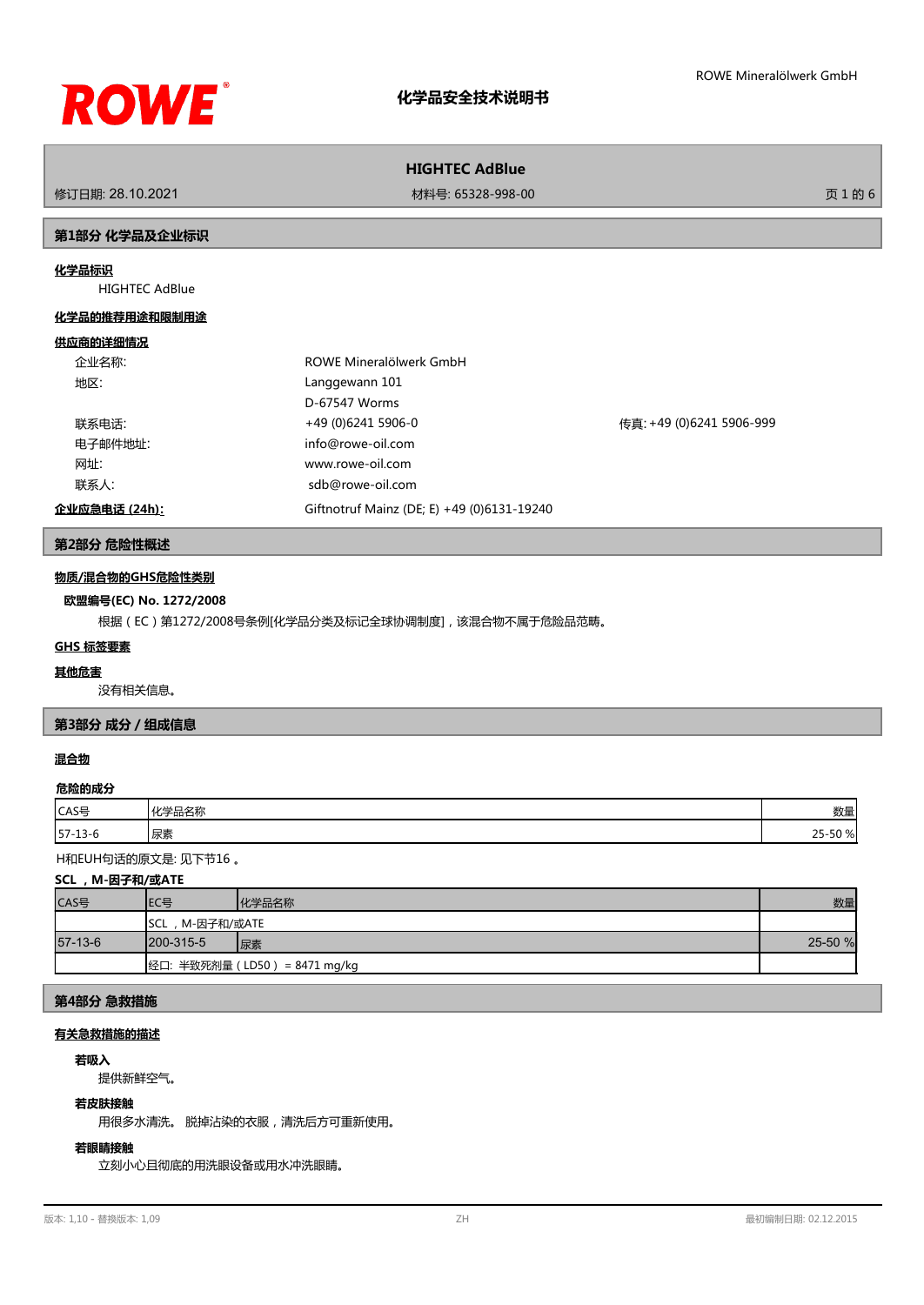# **HIGHTEC AdBlue**

修订日期: 28.10.2021 材料号: 65328-998-00 页 2 的 6

## **若食入**

立刻漱口,然后喝大量的水。

# **最重要的症状和健康影响**

没有相关信息。

# **对医生的特别提示**

症状处理。

#### **第5部分 消防措施**

# **灭火介质**

#### **适合的灭火剂**

依照周边环境决定防火措施。 水. 灭火粉末. 二氧化碳 (CO2).

# **特别危险性**

不易燃 。 气体/蒸汽, 有害健康.

#### **消防人员的特殊保护设备和防范措施**

火灾时: 使用不受周围空气影响的呼吸防护器。

#### **其他资料**

分开收集受污染的灭火水。切勿使其流入排水管道或地表水域。

#### **第6部分 泄漏应急处理**

## **作业人员防护措施、防护装备和应急处置程序**

#### **一般提示**

使用个人防护装备

#### **环境保护措施**

勿使之进入地下水或水域。

# **泄漏化学品的收容、清除方法及所使用的处置材料**

# **其他资料或数据**

用会吸收液体的材料(沙、硅藻土、酸粘合剂、通用粘合剂)吸取。 取出的材料根据清除那一章处理。

#### **参照其他章节**

安全处理: 见 段 7 个人防护装备: 见 段 8 垃圾处理: 见 段 13

#### **第7部分 操作处置与储存**

#### **操作注意事项**

# **关于安全操作的提示**

不需要特别的预防措施。

# **关于防火、防爆的提示**

不需要特别的防火措施。

# **针对一般职业卫生保健的提示**

脱掉沾染的衣服。 休息前和工作结束时请洗手。 在工作场所不饮食、不抽烟、不擤鼻涕。

#### **安全储存的条件,包括任何不兼容性**

# **对存放空间和容器的要求**

容器密封好。

## **共同存放的提示**

不需要特别的预防措施。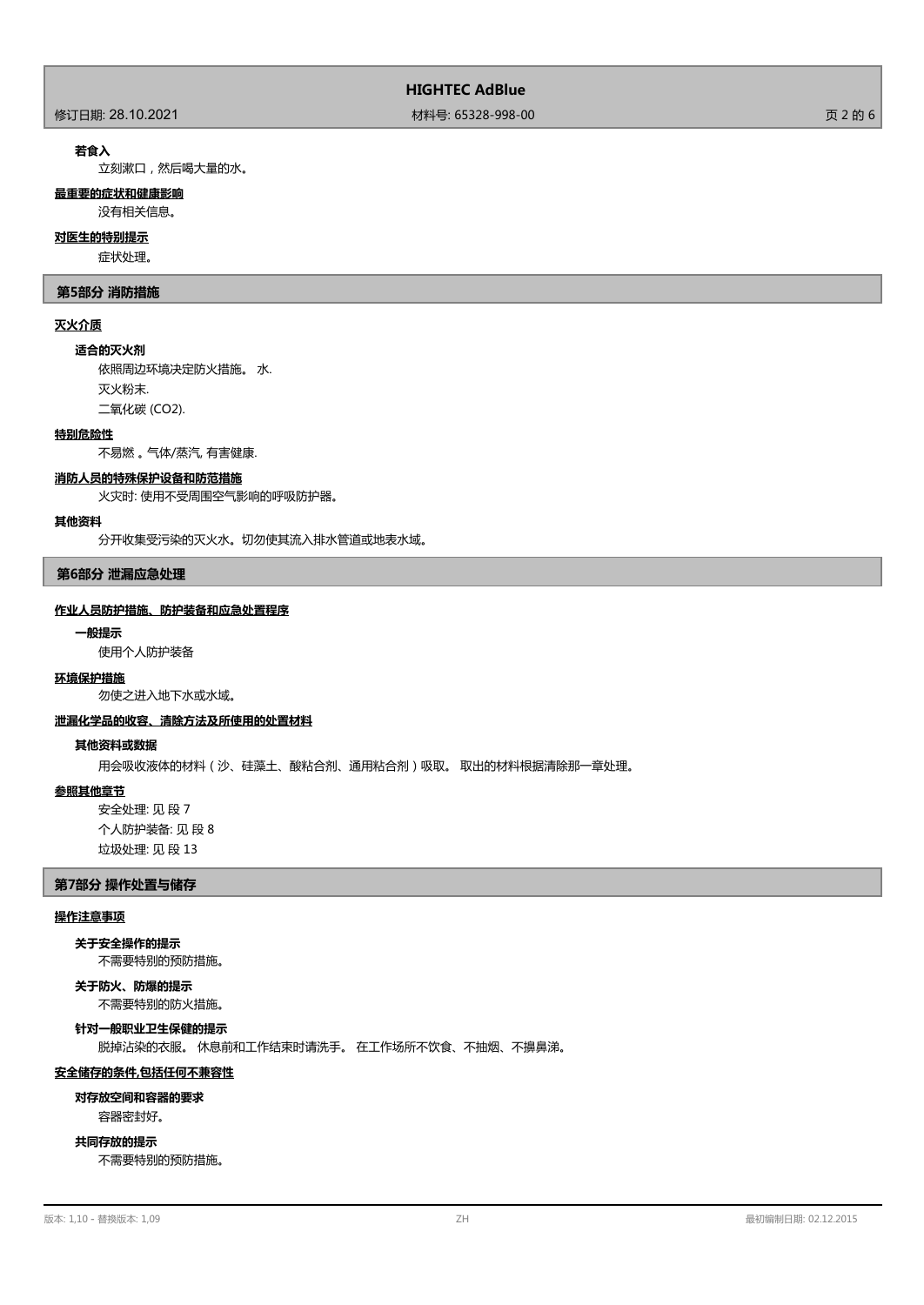修订日期: 28.10.2021 材料号: 65328-998-00 页 3 的 6

# **第8部分 接触控制和个体防护**

# **控制参数**

# **职业接触限值**

| 化学文摘号     | 组分名称     | ppm | mq/m3           | f/ml | 类型                       | 标准来源                               |
|-----------|----------|-----|-----------------|------|--------------------------|------------------------------------|
| $57-13-6$ | 尿素; Urea |     | 10 <sup>1</sup> |      | PC-TWA<br><b>PC-STEL</b> | GBZ<br>2.1-2007<br>GBZ<br>2.1-2007 |

# **工程控制方法**

# **保护和卫生措施**

# **眼部/面部防护**

戴防护眼罩/戴防护面具。

# **手部防护**

处理化学工作材料时,只能戴带有CE认证标记含四位数检验号码的化学防护手套。 挑选抗化学药品的防护手套 时,必须视工作场所特性而定的危险物质浓度和数量而定。 最好向手套制造厂家询问清楚以上所提特殊用途的 手套之化学药品抵抗性。

# **皮肤和身体防护**

防护服的使用。

## **呼吸防护**

在通风不足的情况下 戴呼吸防护装置。

#### **第9部分 理化特性**

#### **基本物理和化学性质信息**

| 聚合状态: |     |
|-------|-----|
| 颜色:   | 无色  |
| 气味:   | 特征性 |

| 物理状态变化                |                   |             |
|-----------------------|-------------------|-------------|
| 熔点/凝固点:               | $-11,5 °C$        |             |
| 沸点或初始沸点和沸腾范围:         | 106-110 $°C$      |             |
| 闪点:                   | 没有燃点 - 测量一直进行到沸点。 |             |
| 易燃性                   |                   |             |
| 固体的/液体的:              | 不适用               |             |
| 气体:                   | 不适用               |             |
| 爆炸性特性<br>本产品不:有爆炸危险的。 |                   |             |
| 爆炸下限:                 | 不/勿 有爆炸的危险.       |             |
| 爆炸上限:                 | 不/勿 有爆炸的危险.       |             |
| 自燃温度                  |                   |             |
| 固体:                   | 不适用               |             |
| 气体:                   | 不适用               |             |
| 分解温度:                 | 没有界定              |             |
| 助燃特性<br>不助燃。          |                   |             |
| pH值 (在 20 °C):        |                   | <10 ISO 976 |

**测试标准**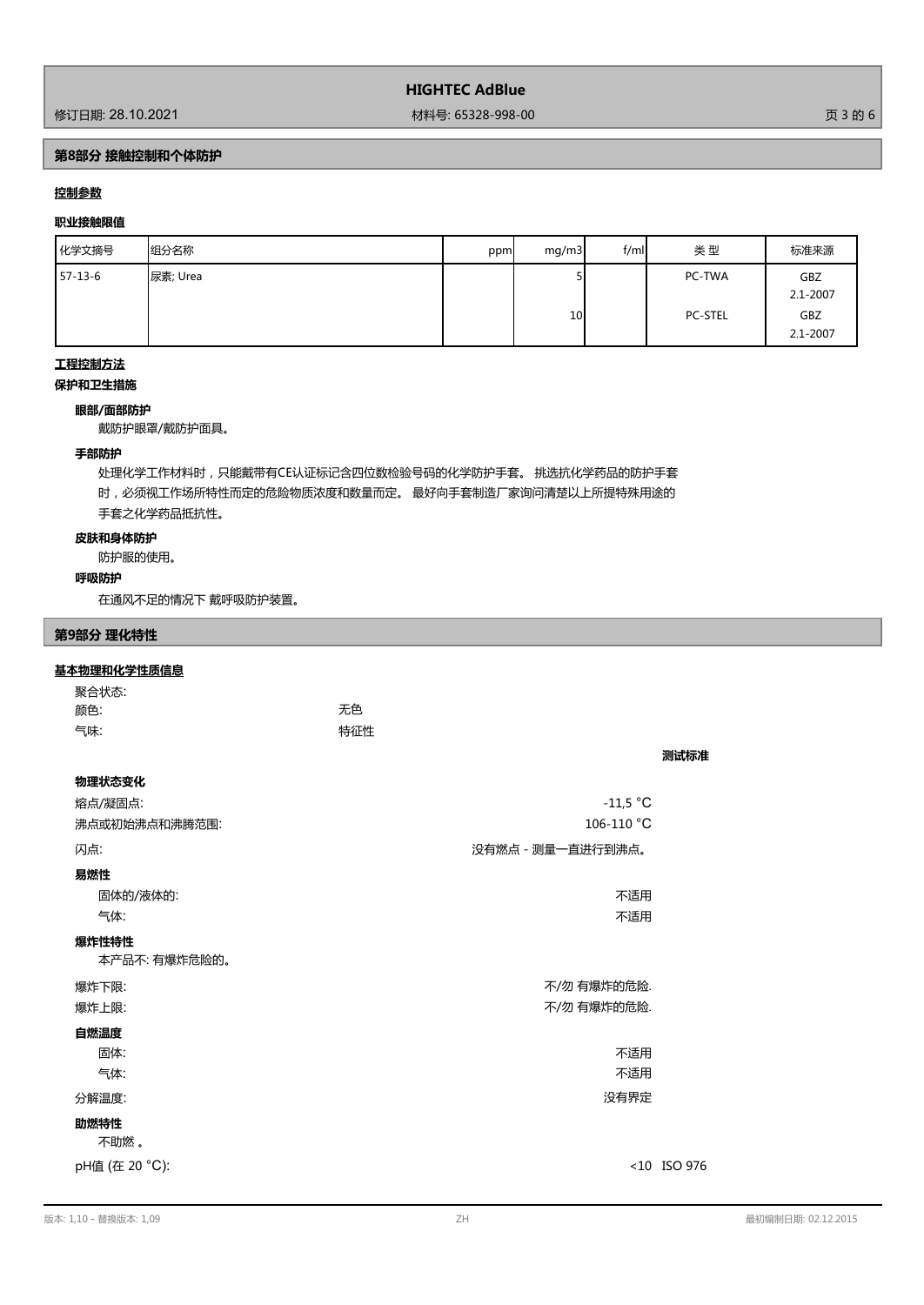|                    | <b>HIGHTEC AdBlue</b>     |         |  |  |
|--------------------|---------------------------|---------|--|--|
| 修订日期: 28.10.2021   | 材料号: 65328-998-00         | 页 4 的 6 |  |  |
| 动力黏度:<br>(在 20 °C) | $~1$ mPa $\cdot$ s        |         |  |  |
| 水溶性:               | 由于本物质不溶于水,不必进行研究。         |         |  |  |
| 在其它溶剂中的溶解度<br>没有界定 |                           |         |  |  |
| 正辛醇-水分配系数:         | 没有界定                      |         |  |  |
| 蒸汽压力:<br>(在 20 °C) | 23 hPa                    |         |  |  |
| 相对密度:              | ca 1,09 g/cm <sup>3</sup> |         |  |  |
| 相对蒸汽密度:            | 没有界定                      |         |  |  |
| 其他资料或数据            |                           |         |  |  |
| 其他安全特性             |                           |         |  |  |
| 固体:                | 32,50 %                   |         |  |  |
| 蒸发速率:              | 没有界定                      |         |  |  |
| 其他资料               |                           |         |  |  |

# **第10部分 稳定性和反应性**

# **反应性**

当按规定处理和存储时无有害反应。

## **稳定性**

该产品在正常室温存储时是稳定。

#### **危险反应**

无已知的危险反应。

# **避免接触的条件**

炎热.

# **禁配物**

Nitrite, Nitrate,氧化剂, 强的.

# **危险的分解产物**

Ammoniak

# **第11部分 毒理学信息**

# **急性毒性**

## **混合物的急性毒性值检验通过了**

|                | 剂量          | 种类  | 来源 |
|----------------|-------------|-----|----|
| 半致死剂量 (LD50)口服 | 14300 mg/kg | 老鼠. |    |

# **急性毒性**

| CAS号          | 化学品名称 |                      |    |    |    |
|---------------|-------|----------------------|----|----|----|
|               | 曝光途径  | 剂量                   | 种类 | 来源 | 方法 |
| $57 - 13 - 6$ | 尿素    |                      |    |    |    |
|               | 口服    | 半致死剂量 (LD50)<br>8471 | 老鼠 |    |    |
|               |       | mg/kg                |    |    |    |

# **测试的补充说明**

根据(EC)第1272/2008号条例[化学品分类及标记全球协调制度],该混合物不属于危险品范畴。

## **第12部分 生态学信息**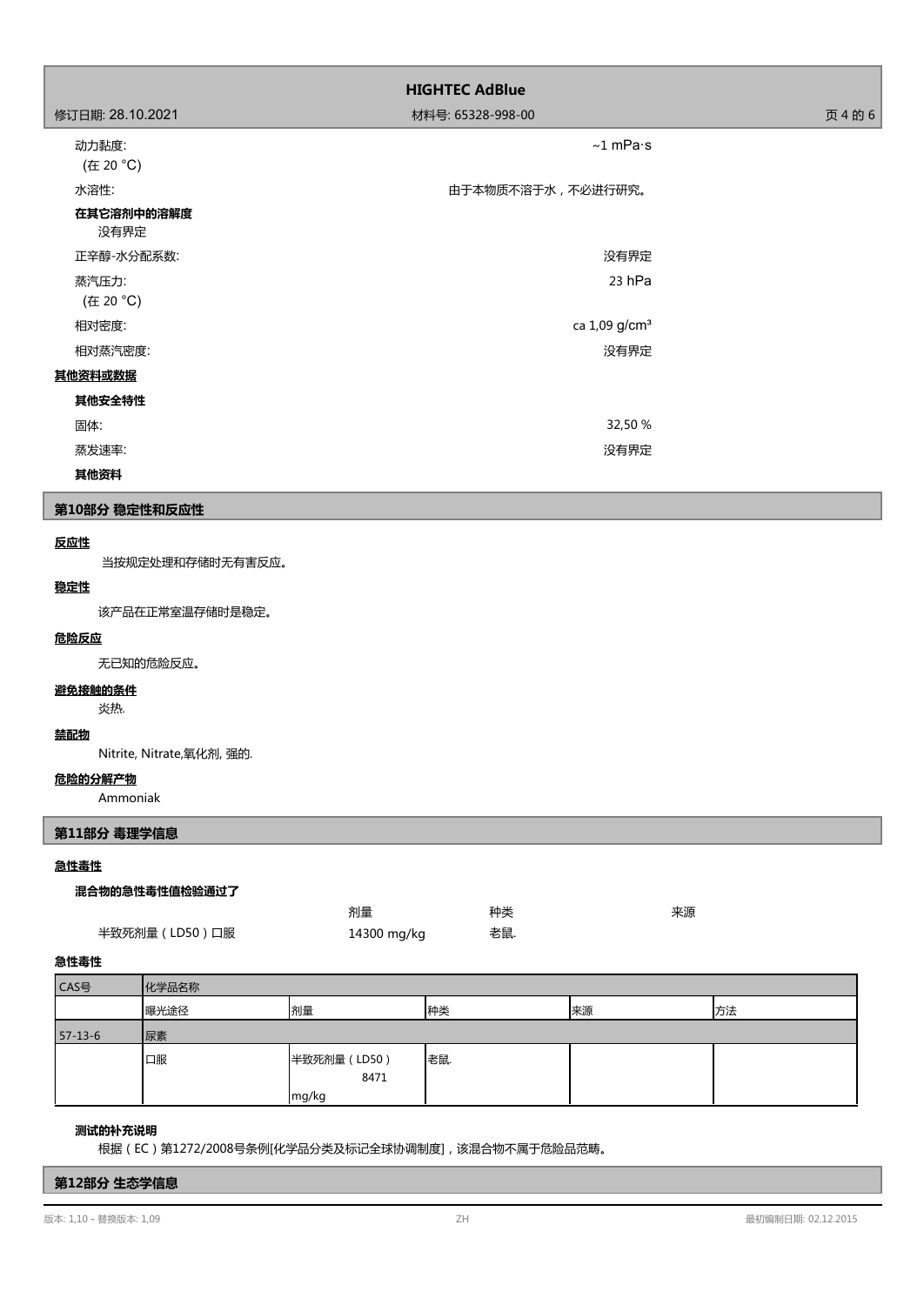修订日期: 28.10.2021 材料号: 65328-998-00 页 5 的 6

#### **生态毒性**

本产品不: 生态毒性。

#### **持久性和降解性**

本产品未经检验。

#### **生物富集或生物积累性**

本产品未经检验。

### **土壤中的迁移性**

本产品未经检验。

# **其他有害作用**

没有相关信息。

### **其他资料**

避免释放到环境中。

**第13部分 废弃处置**

#### **废弃物处置方法**

#### **建议**

勿使之进入地下水或水域。 根据官署的规定处理废物。

#### **受污染的容器和包装的处置方法**

用很多水清洗。 完全清空的包装材料可以回收再利用。

# **第14部分 运输信息**

## **海运 (IMDG)**

| UN号:                  | 根据运输法规,未被分类为危险品。 |
|-----------------------|------------------|
| 联合国运输名称:              | 根据运输法规,未被分类为危险品。 |
| 联合国危险性分类:             | 根据运输法规,未被分类为危险品。 |
| 包装类别:                 | 根据运输法规,未被分类为危险品。 |
| 空运 (ICAO-TI/IATA-DGR) |                  |
| UN号:                  | 根据运输法规,未被分类为危险品。 |
| 联合国运输名称:              | 根据运输法规,未被分类为危险品。 |
| 联合国危险性分类:             | 根据运输法规,未被分类为危险品。 |
| 包装类别:                 | 根据运输法规,未被分类为危险品。 |
| 对环境的危害                |                  |

对环境有害的物质: オオン インタン あいしゃ 不

# **使用者特殊预防措施**

根据运输法规,未被分类为危险品。

#### **大宗货物运输根据 MARPOL-公约 73/78 附录 II 和 IBC-Code**

根据运输法规,未被分类为危险品。

# **第15部分 法规信息**

# **化学品的安全、健康和环境条例**

#### **额外提示**

请注意: 850/2004/EC, 79/117/EEC, 689/2008/EC

# **国家的规章**

# **第16部分 其他信息**